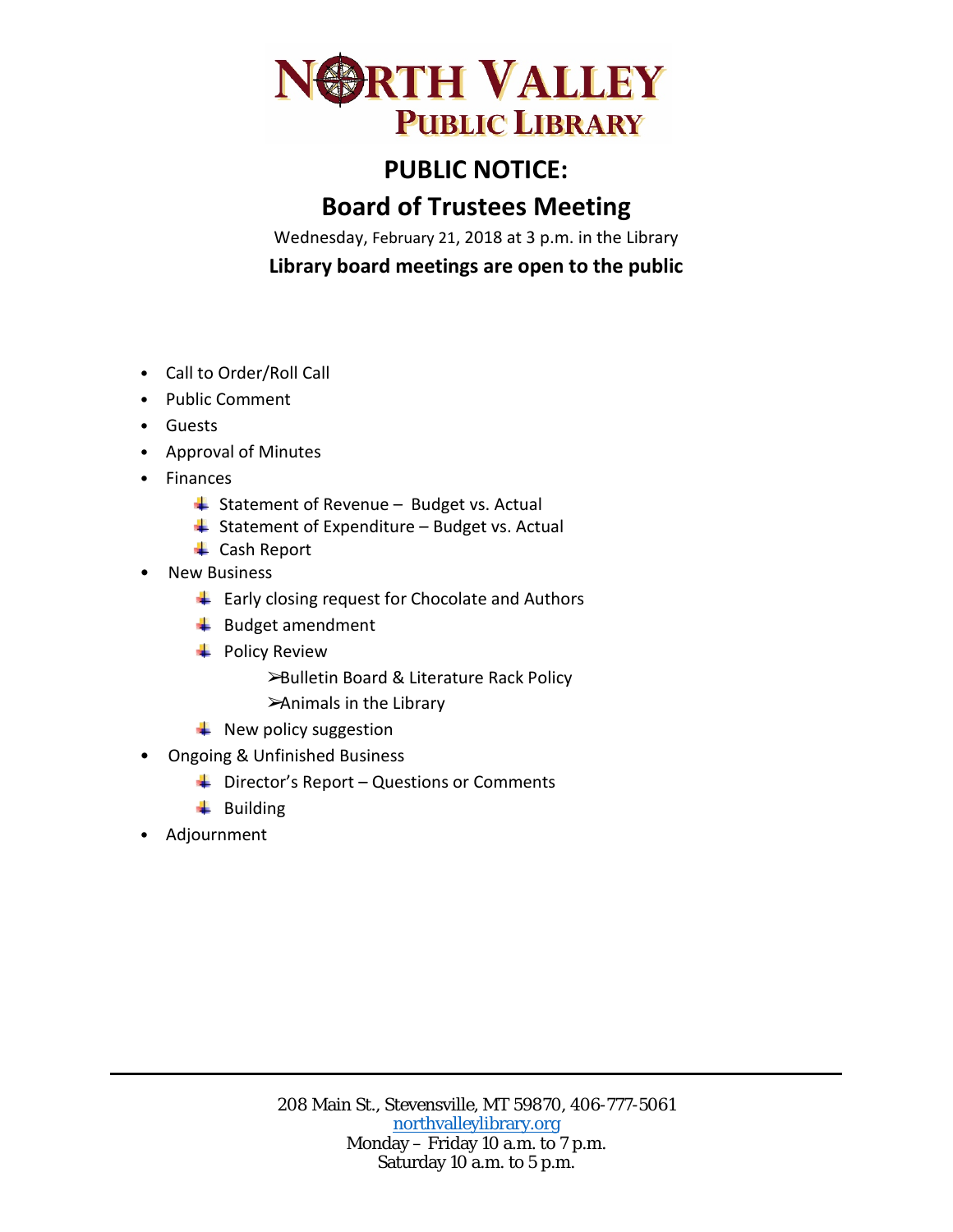North Valley Public Library Board of Trustees Meeting Wednesday, February 21, 2018 3:00 p.m. in the NVPL Montana Room

Attending: Victoria Howell, Board chairperson Kim Tiplady, Board Member Caitlin Dunn, Board Member Leon Theroux, Board Member Denise Ard, Library Director

Victoria called the meeting to order at 3:04 p.m. All Board members present except Dianne Snedigar. No public comment and no guests

Finances: Payroll specialist Tammie Milligan from JCCS accidently put Lisa K Stodd Gump's wages and Annika Riley's holiday pay under the object code for the Director's wages (Object code 110) for eleven months between, 3/17/2017-1/2018. The expense reports presented to the board during that time showed more spent wages for the director and less for the other staff. This has been corrected. Leon motioned to approve the finances, Caitlin seconded. The finances were approved unanimously.

New Business: Chocolate and Authors Party is scheduled for Friday, March 2. Caitlin made a motion to close the library at 2 p.m. on Friday for the Friends of the Library to set up. Leon seconded. The motion passed unanimously.

Budget amendment: Kim motioned to adopt Budget Resolution No 2018-02 Caitlin seconded. The motion passed unanimously.

## BUDGET RESOLUTION

Resolution No. 2018-02

A Resolution amending the original FY July 1, 2017-June 30, 2018 budgeted appropriations of the Library General Fund #1000

Whereas, the North Valley Public Library is increasing the general fund budget to pay for professional services: IT Independent Contractor/Consultant (1000/4600/352)

Whereas, \$5,678.63 will be transferred into the General fund from the Library Depreciation fund and budgeted appropriations in the Library Depreciation fund will be amended to reduce 4000/460100/365 and increase transfers out (4000/521000/820)

Whereas, the general fund received \$1,000 unbudgeted revenue donations

Therefore, be it resolved the North Valley Public Library Board of Trustees, amends the original budgeted amounts:

General fund transfer in and appropriations will increase by \$6,678.63